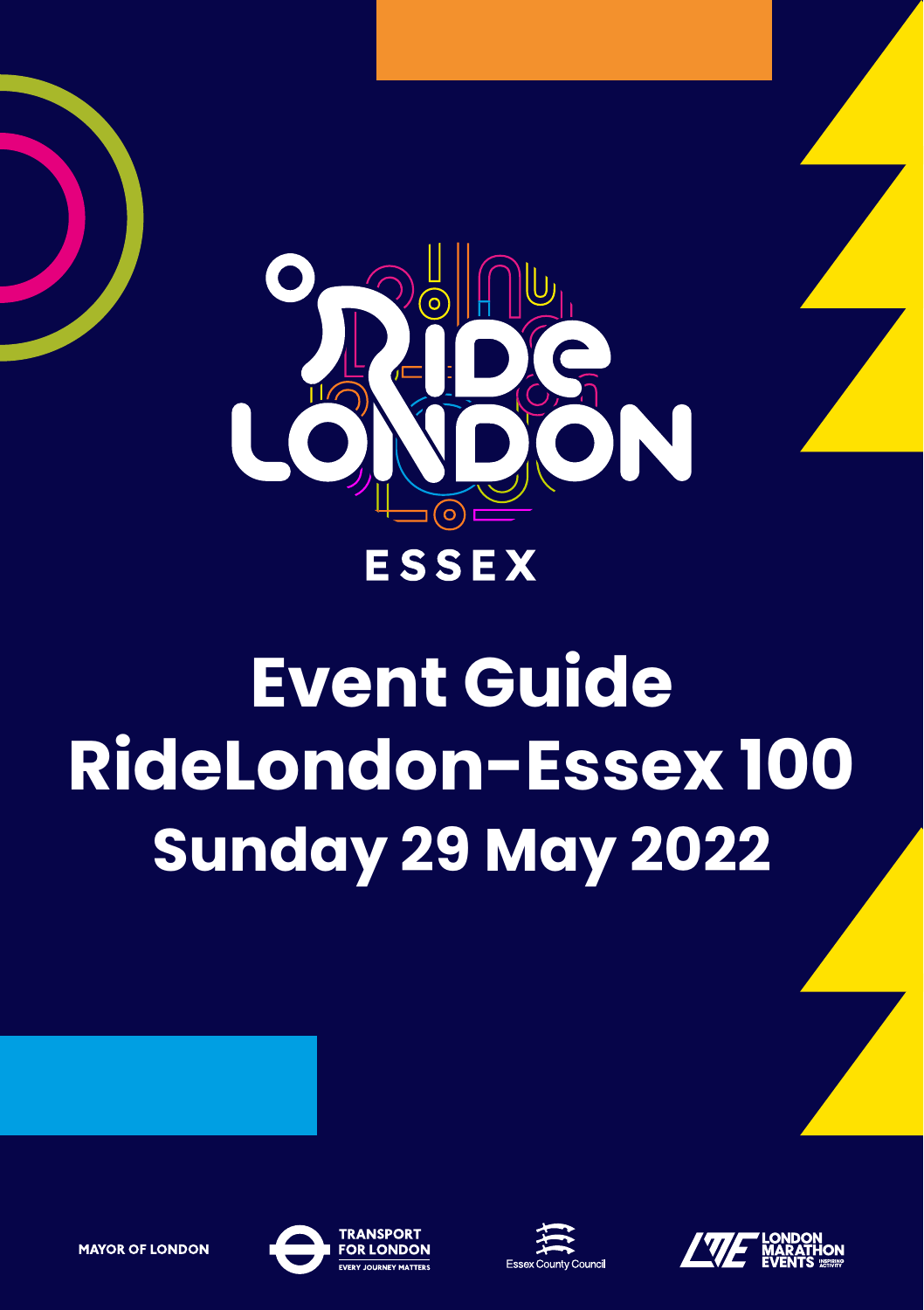### **We hope you're looking forward to taking part in the inaugural RideLondon-Essex 100 on Sunday 29 May – it's going to be an epic ride!**

## **Your top 10 checklist**

Here are **10 key things** you need to do to enjoy your day. Please read them carefully and save a copy of this guide so you can access it easily on Ride Day.

- **[1. Prepare for Ride Day page 3](#page-2-0)**
- **[2. Plan your journey to the Start page 4](#page-3-0)**
- **[3. Know your important times page 5](#page-4-0)**
- **[4. Download the app page 6](#page-5-0)**
- **[5. Arrive ride ready page 7](#page-6-0)**
- **[6. Be safe and secure page 8](#page-7-0)**
- **[7. Familiarise yourself with the route page 9](#page-8-0)**
- **[8. Ride safely it's not a race! page 12](#page-11-0)**
- **[9. Focus on the Finish page 15](#page-14-0)**
- **[10. Know where to go after your ride page 16](#page-15-0)**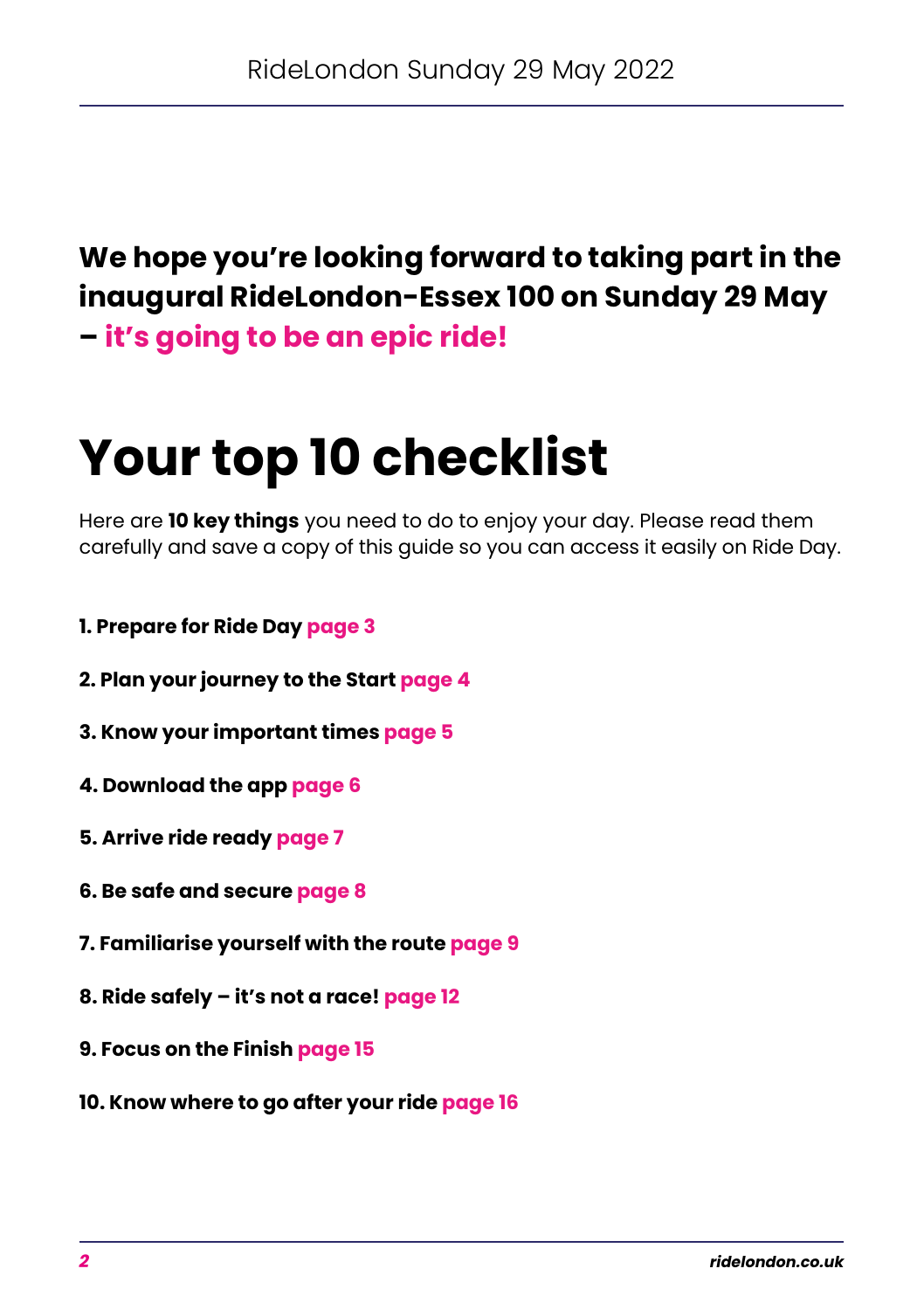## <span id="page-2-0"></span>**1. Prepare for Ride Day**

 If you live in the UK, you'll receive your Rider Pack in the post by Monday 23 May. If you haven't received your pack by Monday 23 May, please email *[replacementpacks@londonmarathonevents.co.uk](mailto:replacementpacks%40londonmarathonevents.co.uk?subject=)* with your full name and postal address.

#### **International riders**

**If you live outside the UK, you'll need to collect your pack from our headquarters at Marathon House on Friday 27 May or Saturday 28 May. See below for full details.** 

#### **Your Rider Pack will contain:**

- **Body number to pin to the back of your jersey or top**
- **Safety pins for your body number**
- **Seatpost number, which contains your ID timing tag**
- **• Handlebar number**
- **Cable ties to affix your handlebar number to your bike**
- **Rider card, which displays your wave letter and arrival and start timings**

If you haven't received a full Rider Pack by Friday 27 May, or you live outside the UK, you can collect a replacement pack or missing items from 09:00 to 17:00 on Friday 27 or Saturday 28 May from:

**Marathon House 190 Great Dover Street London SE1 4YB**

**It is essential that you fill out the reverse of your body number with all the requested details. In the event of an emergency, we will use this information to assist you.**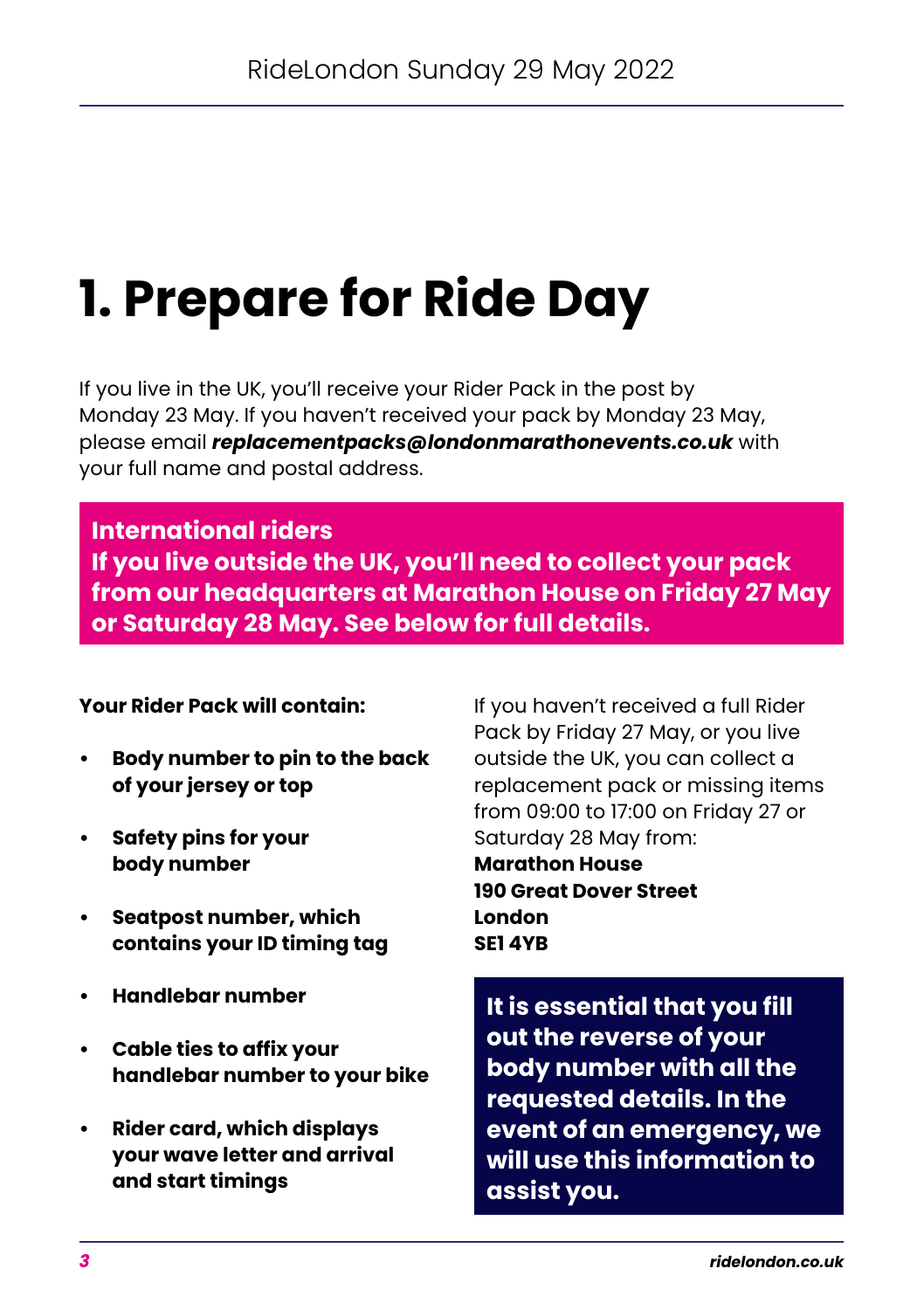### <span id="page-3-0"></span>**2. Plan your journey to the Start**



The Start Area is in Parliament Square in Westminster. You must arrive at the Start Area Entry Point by one of the routes shown on the map above and you'll only be able to access the Start Line from the Start Area Entry Point. No other routes will be open.

We recommend cycling or using public transport where possible. Use *[tfl.gov.uk/plan-a-journey](https://tfl.gov.uk/plan-a-journey/?cid=plan-a-journey)* and *[nationalrail.co.uk](https://www.nationalrail.co.uk/)* to plan. You can find further information about taking bikes on the London

#### Underground here: *[tfl.gov.uk/modes/cycling/](https://tfl.gov.uk/modes/cycling/cycles-on-public-transport) [cycles-on-public-transport](https://tfl.gov.uk/modes/cycling/cycles-on-public-transport)*

We don't encourage driving into central London and many roads will be closed for the event, but if you do drive, there are 24-hour car parks available. Please search online for further information.

To help you plan your journey, road closure information, including an interactive map, is available at *[ridelondon.co.uk/road-closures](https://ridelondon.co.uk/road-closures/routes-and-road-closures)*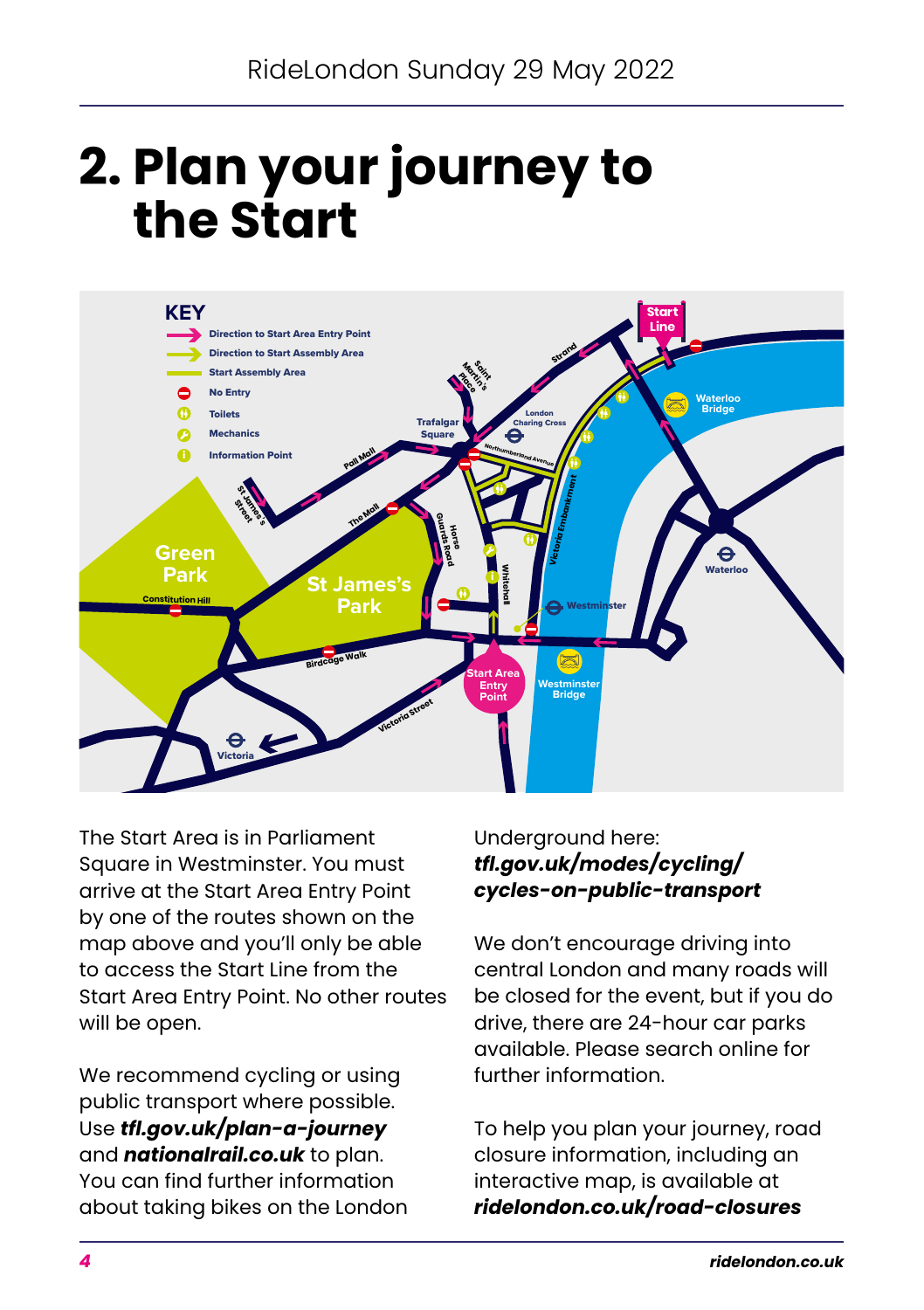### <span id="page-4-0"></span>**3. Know your important times**

We have allocated you an arrival time and a start time. These times are displayed in your Event Guide email, on your Rider card and in the timetable below.

It's essential that you stick to your allocated arrival time window to help the event run smoothly and safely. Stewards will check the wave letter on your handlebar and body numbers before allowing you into the Start Area, so please do not try to enter before your allocated arrival time.

It's not possible to change your start time to an earlier wave. However, you can join a later wave on the day and don't need to notify us if you do – but please note you must cross the Start Line by 09:10.

| <b>Wave letter</b> | Arrival time window | <b>Start time window</b> |
|--------------------|---------------------|--------------------------|
| A<br>B             | 05:15 to 05:30      | 06:00 to 06:10           |
| C                  | 05:30 to 05:45      | 06:10 to 06:25           |
| D                  | 05:45 to 06:00      | 06:25 to 06:40           |
| Е                  | 06:00 to 06:15      | 06:40 to 06:55           |
| F                  | 06:15 to 06:30      | 06:55 to 07:10           |
| G                  | 06:30 to 06:45      | 07:10 to 07:25           |
| н                  | $06:45$ to $07:00$  | $07:25$ to $07:40$       |
| J                  | 07:00 to 07:15      | 07:40 to 07:55           |
| K                  | 07:15 to 07:30      | 07:55 to 08:10           |
| L                  | 07:30 to 07:45      | 08:10 to 08:25           |
| M                  | 07:45 to 08:00      | 08:25 to 08:40           |
| N                  | 08:00 to 08:15      | 08:40 to 08:55           |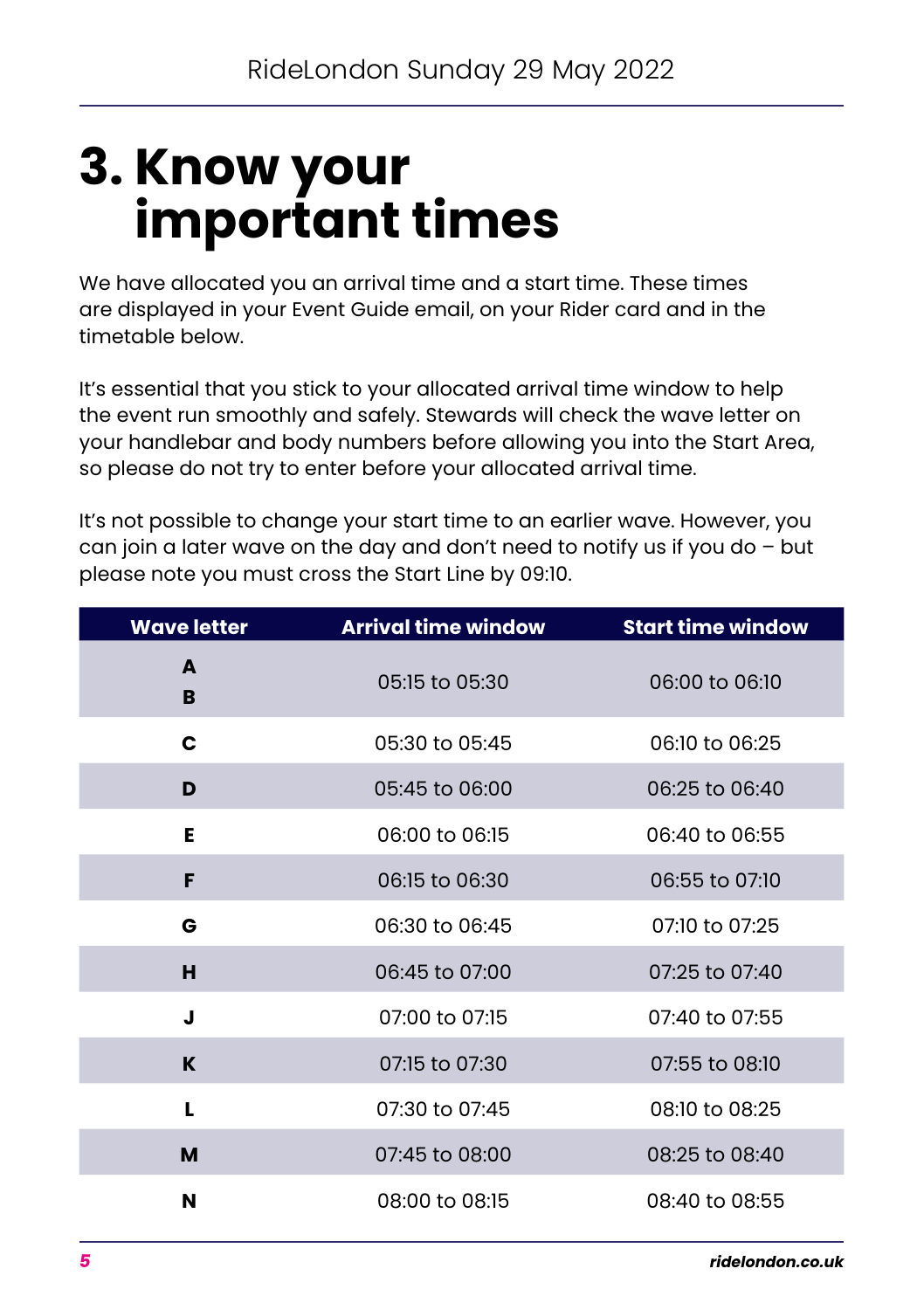## <span id="page-5-0"></span>**4. Download the app**

The RideLondon app will soon be available to download for free from the IOS and Android app stores!

The app has everything you need to have the best-possible RideLondon experience, including route maps, event information and live tracking, so family and friends can follow your progress as you ride.

To increase the accuracy of your position along the route, it's important you set up GPS tracking on the app. This makes it really easy for loved ones who are tracking you to see where you are, check you're OK, cheer you on and find you after you finish to congratulate you!

We'll email your app log-in details before Ride Day.

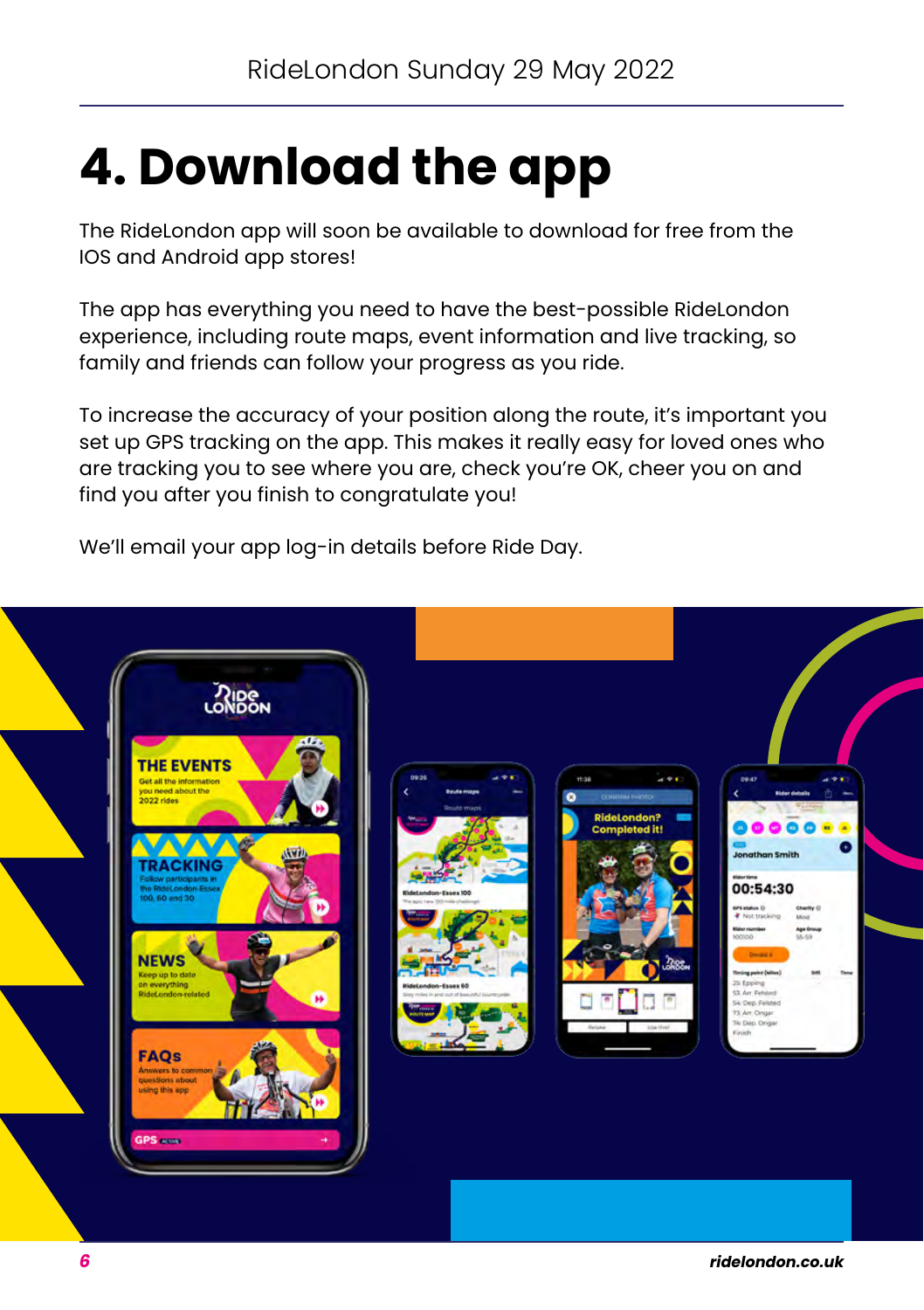## <span id="page-6-0"></span>**5. Arrive ride ready**

It's important that you arrive ready to begin your 100-mile challenge. Please make sure you have all the items in your Rider Pack with you – see section 1 on page 3.

#### **Display your Rider numbers**

To access the Start Area, you must display the following three items:

- **your body number**
- **your seatpost number**
- **your handlebar number**



To do this, please separate your body number, handlebar number, and Rider card (provided in your Rider Pack) along the perforations.

Use the safety pins provided to attach your body number to the back of your cycling jersey or top.

Wrap your seatpost number horizontally around your seatpost and stick the self-adhesive ends

together. Your seatpost number contains your ID timing tag, which will log your unique finish time, so be careful not to damage it.

Use the two cable ties provided to attach the handlebar number to the centre of your handlebar. Make sure the whole number is clearly visible, otherwise we can't guarantee to link your official photographs with you.

#### **No baggage drop facility**

There won't be a baggage drop facility in the Start Area, so please only arrive with items that you intend to cycle with.

If you need to store items for the day, there are plenty of options available. Simply search online for 'bag drop London'.

Alternatively, could a supporter look after anything you can't ride with? Or if you are staying at a hotel, you may be able to leave luggage there.

#### **Food and drink**

Please bring a reusable bottle full of water. There won't be any water refill stations or refreshments at the Start Area so if you'd like food or drink please bring it with you.

The first of four Welfare Stops on the route will be at the 32-mile mark. Here you will be able to refill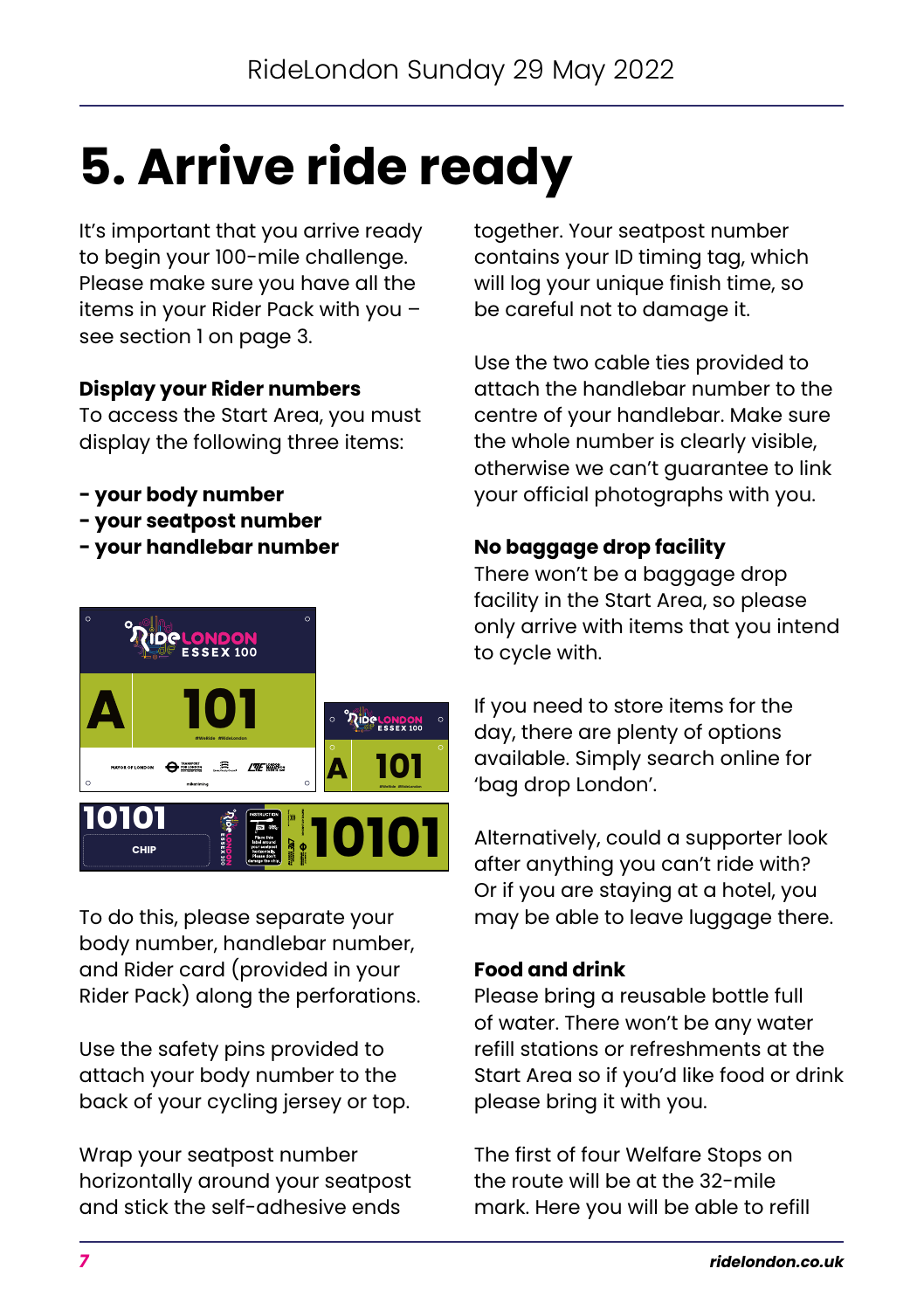<span id="page-7-0"></span>your water bottle, and our official sports nutrition supplier HIGH5 will be providing energy gels, bars and hydration tabs.

There'll also be the opportunity to buy food and drinks at some stops, and at pubs, cafes and shops across the route – so don't forget to bring some cash or a payment card!

#### **Toilets and mechanics**

Once in the Start Area, our stewards will guide you to the Start Line on Victoria Embankment. In the Start Area there will be:

- toilets
- mechanics and tyre pump stations
- an Information Point

#### **Respect the route**

We're very lucky to have an amazing route, so please respect the local residents – keep noise to a minimum and use the toilets and bins provided. Please keep your rubbish with you until you can dispose of it safely in the correct bin and if you're using energy gels, please try not to rip the tab off the top of the wrapper completely to help keep the streets clean.

### **[6. Be safe and secure](https://www.ridelondon.co.uk/our-rides/participant-info/medical-advice)**

[Please read the following](https://www.ridelondon.co.uk/our-rides/participant-info/medical-advice) *medical advice* [from Professor Sanjay](https://www.ridelondon.co.uk/our-rides/participant-info/medical-advice)  [Sharma carefully – we want you to](https://www.ridelondon.co.uk/our-rides/participant-info/medical-advice)  [enjoy the big day.](https://www.ridelondon.co.uk/our-rides/participant-info/medical-advice)

[It's your responsibility to be fit and](https://www.ridelondon.co.uk/our-rides/participant-info/medical-advice)  [well on Ride Day in order to enjoy](https://www.ridelondon.co.uk/our-rides/participant-info/medical-advice)  [the experience as safely as possible](https://www.ridelondon.co.uk/our-rides/participant-info/medical-advice)  [and not put yourself at risk.](https://www.ridelondon.co.uk/our-rides/participant-info/medical-advice)

[If you're feeling unwell, with Covid-19](https://www.ridelondon.co.uk/our-rides/participant-info/medical-advice)  [symptoms or any other illness or](https://www.ridelondon.co.uk/our-rides/participant-info/medical-advice)  injury, please do not take part in the Ridel ondon-Essex 100

[There will be plenty of future mass](https://www.ridelondon.co.uk/our-rides/participant-info/medical-advice)  [participation events for you to take](https://www.ridelondon.co.uk/our-rides/participant-info/medical-advice)  [part in, but there will only ever be one](https://www.ridelondon.co.uk/our-rides/participant-info/medical-advice)  [you! Please be careful.](https://www.ridelondon.co.uk/our-rides/participant-info/medical-advice)

[The safety and security of all our](https://www.ridelondon.co.uk/our-rides/participant-info/medical-advice)  [participants and spectators is of](https://www.ridelondon.co.uk/our-rides/participant-info/medical-advice)  [paramount importance to us. We](https://www.ridelondon.co.uk/our-rides/participant-info/medical-advice)  [work closely with the police and](https://www.ridelondon.co.uk/our-rides/participant-info/medical-advice)  [other organisations and have a](https://www.ridelondon.co.uk/our-rides/participant-info/medical-advice)  [range of measures in place to help](https://www.ridelondon.co.uk/our-rides/participant-info/medical-advice)  [keep you safe and secure. Our team](https://www.ridelondon.co.uk/our-rides/participant-info/medical-advice)  [of friendly stewards are there to](https://www.ridelondon.co.uk/our-rides/participant-info/medical-advice)  [help keep you safe too, so don't be](https://www.ridelondon.co.uk/our-rides/participant-info/medical-advice)  [surprised if they pop up to say hello!](https://www.ridelondon.co.uk/our-rides/participant-info/medical-advice) 

[In addition, our dedicated Welfare](https://www.ridelondon.co.uk/our-rides/participant-info/medical-advice)  [Team will be on hand should you](https://www.ridelondon.co.uk/our-rides/participant-info/medical-advice)  [need any help. Members of this](https://www.ridelondon.co.uk/our-rides/participant-info/medical-advice)  [team have been specially trained to](https://www.ridelondon.co.uk/our-rides/participant-info/medical-advice)  [protect any children or vulnerable](https://www.ridelondon.co.uk/our-rides/participant-info/medical-advice)  [adults at the event. The Welfare](https://www.ridelondon.co.uk/our-rides/participant-info/medical-advice)  [Team will be located in Potters Fields](https://www.ridelondon.co.uk/our-rides/participant-info/medical-advice)  [Park, near the Finish Area.](https://www.ridelondon.co.uk/our-rides/participant-info/medical-advice)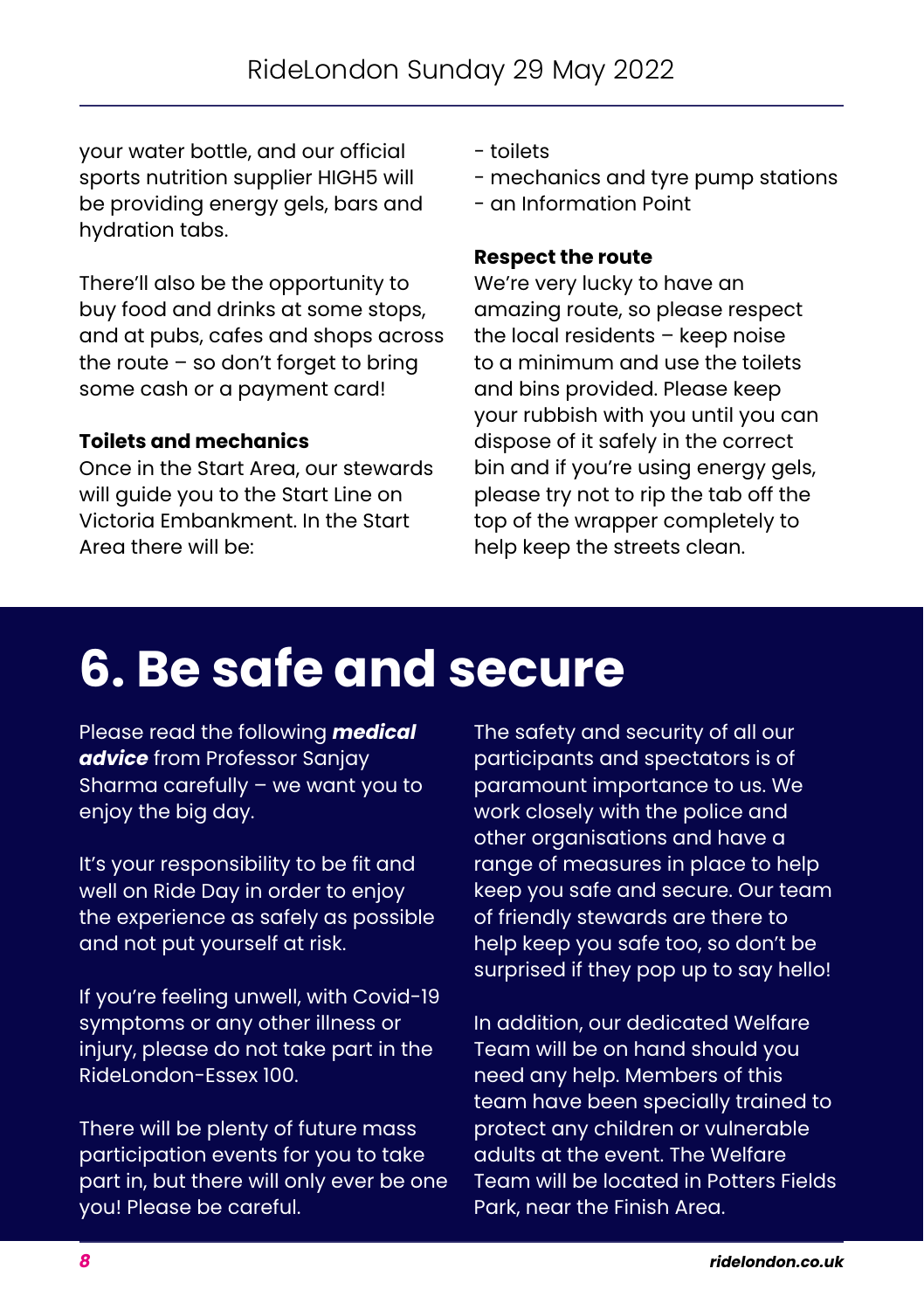### <span id="page-8-0"></span>**7. Familiarise yourself with the route**

On the next page is a map of the brand new RideLondon-Essex 100 route, which will see you set off from Victoria Embankment in central London and into Essex via the historic Epping Forest.

Once in Essex, you'll glide past some of the county's most picturesque towns and villages, including Fyfield, Ongar, the Rodings and Great Dunmow, before joining a section of the 2014 Stage Three Tour de France route.

That part of the route will guide you through Felsted and around the county town of Chelmsford before you head through Writtle and back towards Ongar and central London.

Once back in the capital, you'll complete your ride to rapturous applause at Tower Bridge – a stunning Finish Line for the 100-mile challenge.

There'll be mile markers at approximately every five miles along the route and toilets will be near them. There are four Welfare Stops on the route where you can refill your water bottle, and our official sports nutrition supplier HIGH5 will be providing energy gels, bars and hydration tabs.

There'll also be the opportunity to buy food and drinks at some stops, and at pubs, cafes and shops across the route  $-$  so don't forget to bring some cash or a payment card!

#### **Take a break**

The Welfare Stops at Felsted School and Chipping Ongar High Street are great places to take an extended break – especially as your official event time will pause automatically while you're at these stops. So you can enjoy the facilities at your leisure, knowing that your time will restart once you hit the road again.

| Welfare<br>Stop<br><b>location</b>                   | Mile | <b>Toilets</b> | Food<br>and<br>drinks | <b>Mechanics</b> |
|------------------------------------------------------|------|----------------|-----------------------|------------------|
| Ongar<br>Leisure<br>Centre,<br>Ongar                 | 32   |                |                       |                  |
| <b>Felsted</b><br>School,<br><b>Felsted</b>          | 53   |                |                       |                  |
| Chipping<br>Ongar<br>High<br><b>Street</b>           | 73   |                |                       |                  |
| <b>James</b><br>Hawkey<br>Hall,<br>Woodford<br>Green | 87   |                |                       |                  |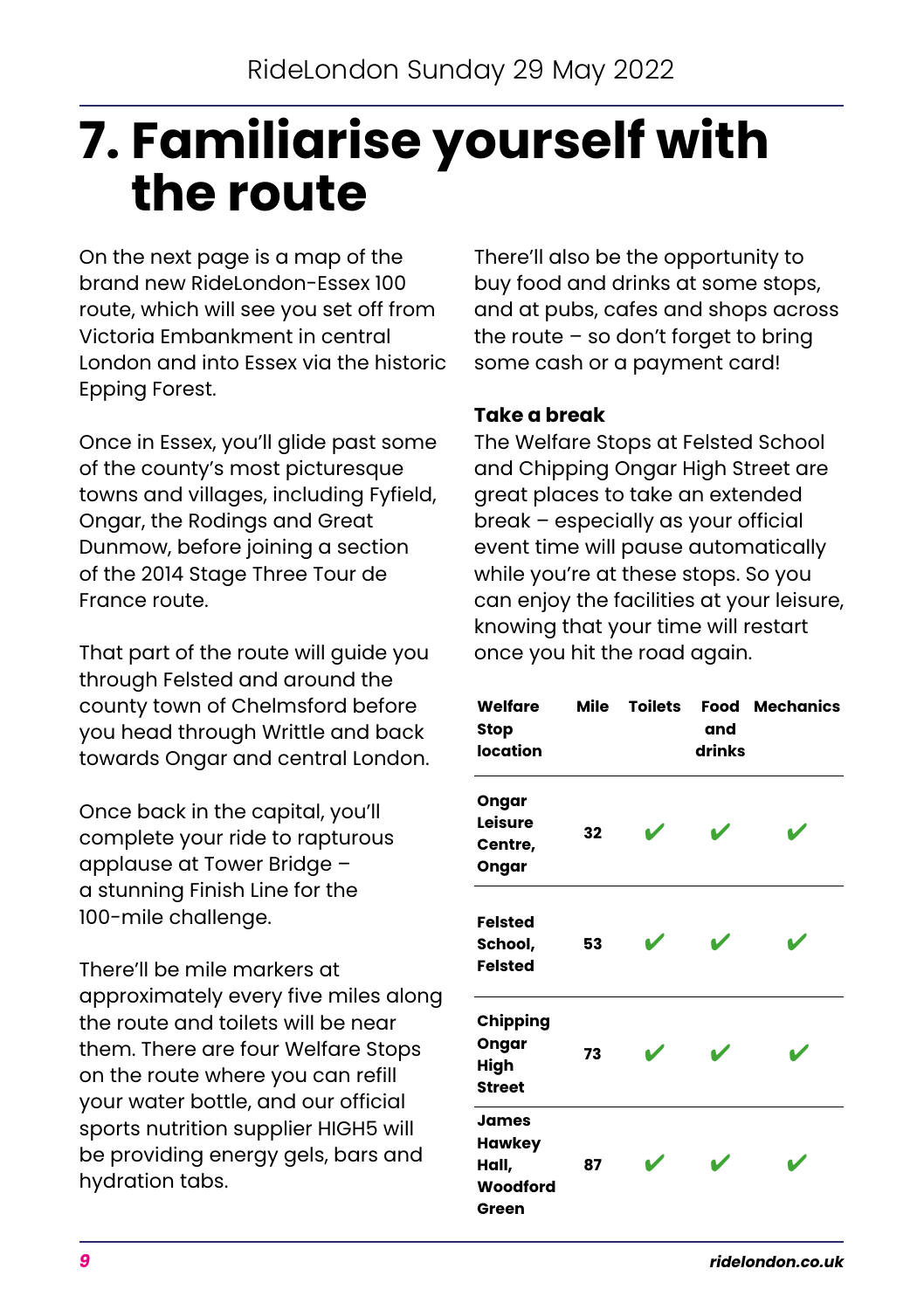#### **Cut-off points**

We want you to complete the full 100-mile challenge. However, we have to reopen the roads to vehicles by strict deadlines, so you must reach the following cut-off points on the route by the times stated:

| point | <b>Cut-off Location</b>                                   | <b>Distance</b> | <b>Time</b> |
|-------|-----------------------------------------------------------|-----------------|-------------|
|       | Woodford Green Mile 18                                    |                 | 11:00       |
| 2     | <b>Four Wantz</b><br>Roundabout,<br><b>Chipping Ongar</b> | Mile 32         | 12:20       |

If you don't reach cut-off point 1 by 11:00, you'll become part of the RideLondon-Essex 30 event. If you don't reach cut-off point 2 by 12:20, you'll join the RideLondon-Essex 60 route.

#### **Bypass routes**

If for any reason you're unable to complete the 100-mile route on the day but feel well enough to complete a shorter ride, you'll be able to use a bypass route to reduce the length of your ride to 60 or 30 miles. The option to ride a shorter distance will be clearly signposted on the route.

#### **Sweep service**

If you have to drop out of the event due to fatigue, injury or mechanical failure, you'll be able to board a sweep bus to the nearest Welfare Stop, or back into London, with your bike.

Sweep buses will circulate the event route regularly. If you need to use one, please wait by a mile marker to be collected. These are located every five miles and are easy to spot, but you'll also be able to flag down a bus on the route and it will stop if it is safe to do so.

The sweep bus will drive you to the nearest public transport services back into London. Often, this will be the tube network, so be aware you may have to be onboard the bus for a while, or change buses, to get back towards London. An end-of-ride vehicle will travel the route at 11.5mph to ensure that any riders who cannot complete the event are collected and supported.

**Mechanics will circulate the routes on motorcycles, ready with a stock of inner tubes and basic repair kit. They will also be stationed at Welfare Stops.** 

#### **Relax and refuel at The Rabbits**

**A warm welcome awaits you at The Rabbits in Stapleford Abbotts, which is directly on the route, near Mile 75. Stop off to enjoy a barbecue in the garden of one of Essex's oldest pubs. Burgers, hot dogs, chips, soft drinks, tea and coffee will be available to fuel your final 25 miles to the Finish Line.**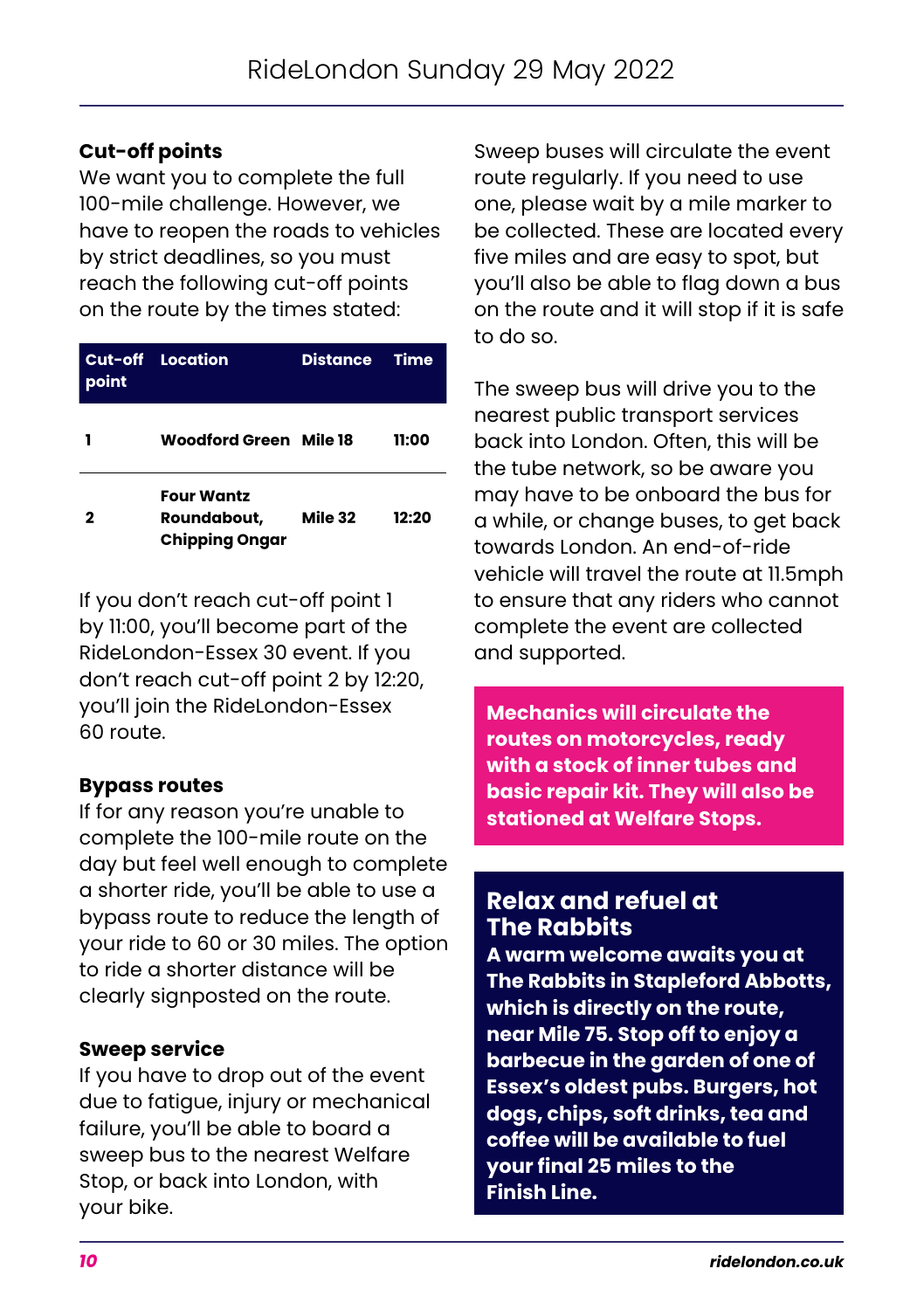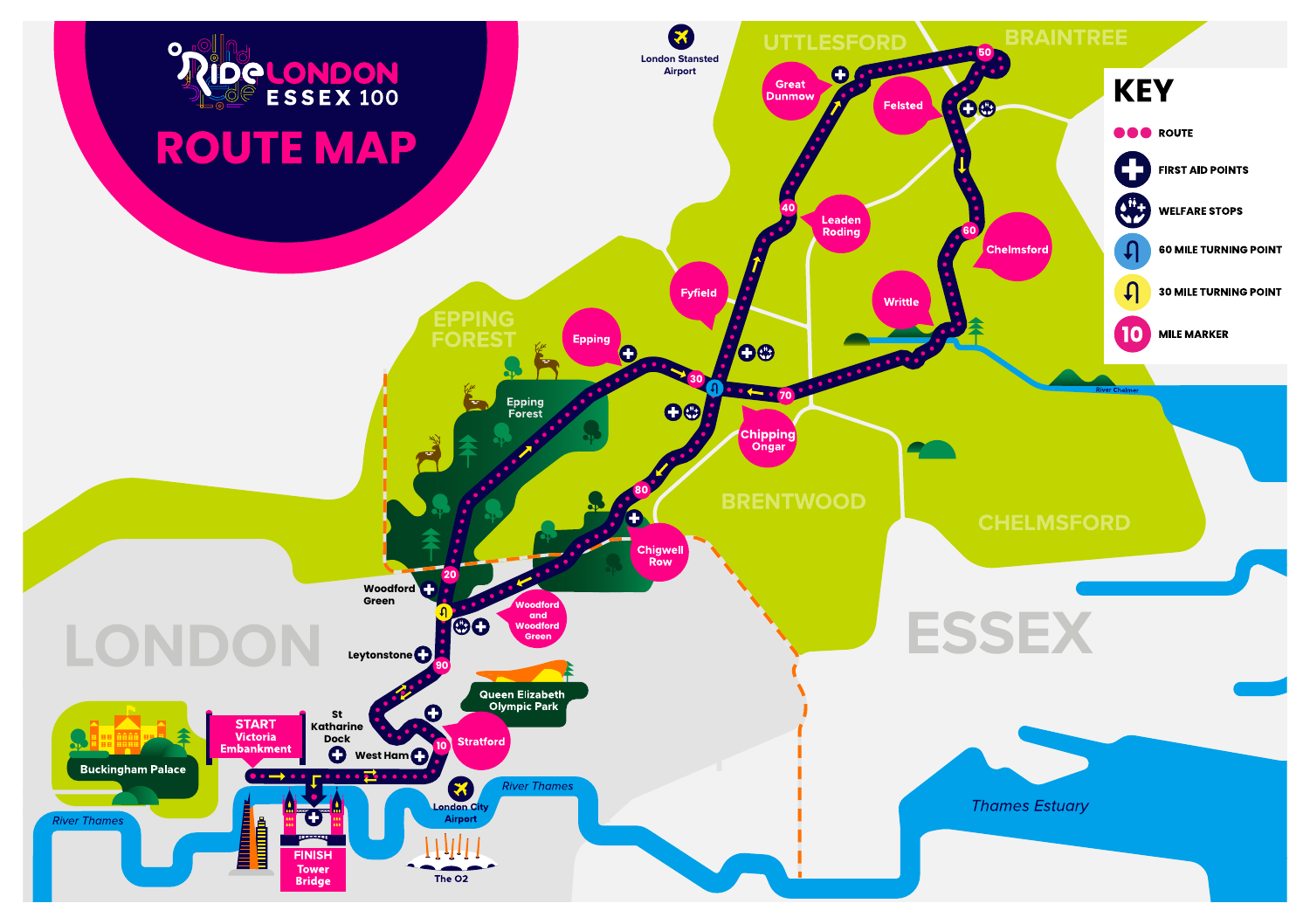### <span id="page-11-0"></span>**Plan your nutrition strategy with [HIGH5](https://highfive.co.uk/)**



Getting your nutrition right can make all the difference to helping you get across the Finish Line feeling good and enjoying your ride.

HIGH5 is our official sports nutrition supplier and is here to help you plan your nutrition strategy. At the Welfare Stops along the route, there will be electrolyte tabs, bitesize bars and energy gels to fuel your RideLondon-Essex 100 journey.

Replenishing your depleted carbohydrate, fluid and electrolyte levels are important to help you cross the Finish Line at Tower Bridge!

HIGH5 also works with TerraCycle® to recycle energy gel and bar wrappers, which aren't typically widely recyclable. Please make sure you dispose of your wrappers at the appropriate recycling points at the Welfare Stops and Finish Area.

### **8. Ride safely – it's not a race!**

You must follow event officials' instructions at all times during the Ridel ondon-Essex 100. Remember: the event is not a race and you should ride safely throughout.

A safety car will travel at the front of the event at 22mph. Those riding at the front of the event must not pass this vehicle for safety reasons.

It is essential that you fill out the reverse of your body number with all the requested details. In the event

of an emergency, we will use this information to assist you.

Around 100 Ride Marshals will cycle the route to help keep you safe and provide mechanical support

where possible. You must follow their instructions at all times. They will wear pink high-visibility tabards so should be easy to spot! Flag them down if you need support.

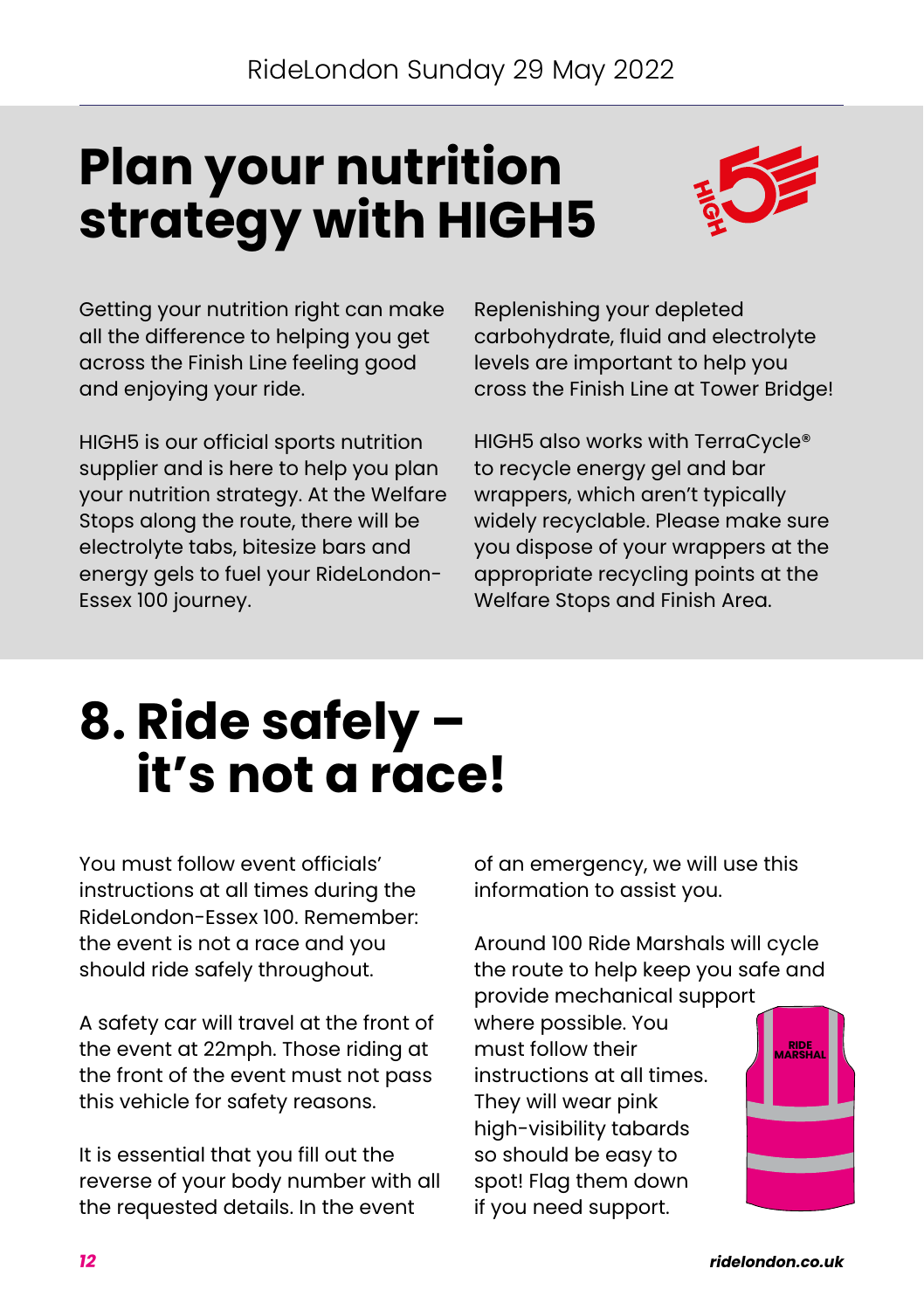Please follow these simple steps to help ensure the safety of all participants, spectators, stewards, volunteers and members of the public. Remain alert, remain in control of your bicycle and enjoy the ride.

#### **Pedestrian crossings**

The RideLondon-Essex 100 passes through many busy towns and villages. Seen from the side of the road this means, in some cases, a continual stream of cyclists for several hours.

At certain times during the event, we will need to allow pedestrians and emergency vehicles to cross the route. Please obey the stewards and marshals at all times. If they tell you to slow down or stop, you must do so.

Along some parts of the route, there is no pavement or footpath. When riding through such sections, expect to encounter pedestrians and spectators who may be moving along the side of the route.

#### **Look, think, communicate**

Our simple motto for everyone to remember is – look, think, communicate.

Riding in and around other cyclists requires care and attention. To make sure you don't cause a crash, consider the following when riding: - don't do anything that the person

riding behind you would not expect, for example stopping suddenly, braking sharply unless absolutely necessary, or swerving to avoid something at short notice

- be constantly aware of what is coming up ahead and adjust your position in the road in advance
- hold your position in the road when cornering and don't cut from one side to the other unexpectedly

Always be aware of other cyclists around you and how close they may be to you. Their safety is often in your hands, and they will trust you to ride sensibly and safely.

### **Slow and stop**

**You will have the privilege of riding on closed roads throughout the entire route, but we ask that you respect and follow some important 'rules of the road' during the event:** 

- **Emergency vehicles take priority in order to attend incidents across the entire event footprint**
- **Expect emergency vehicles on the route at any point, either crossing or driving along the route in both directions**
- **Remain alert at all times and pull over to the side of the road to allow emergency vehicles to pass safely when required**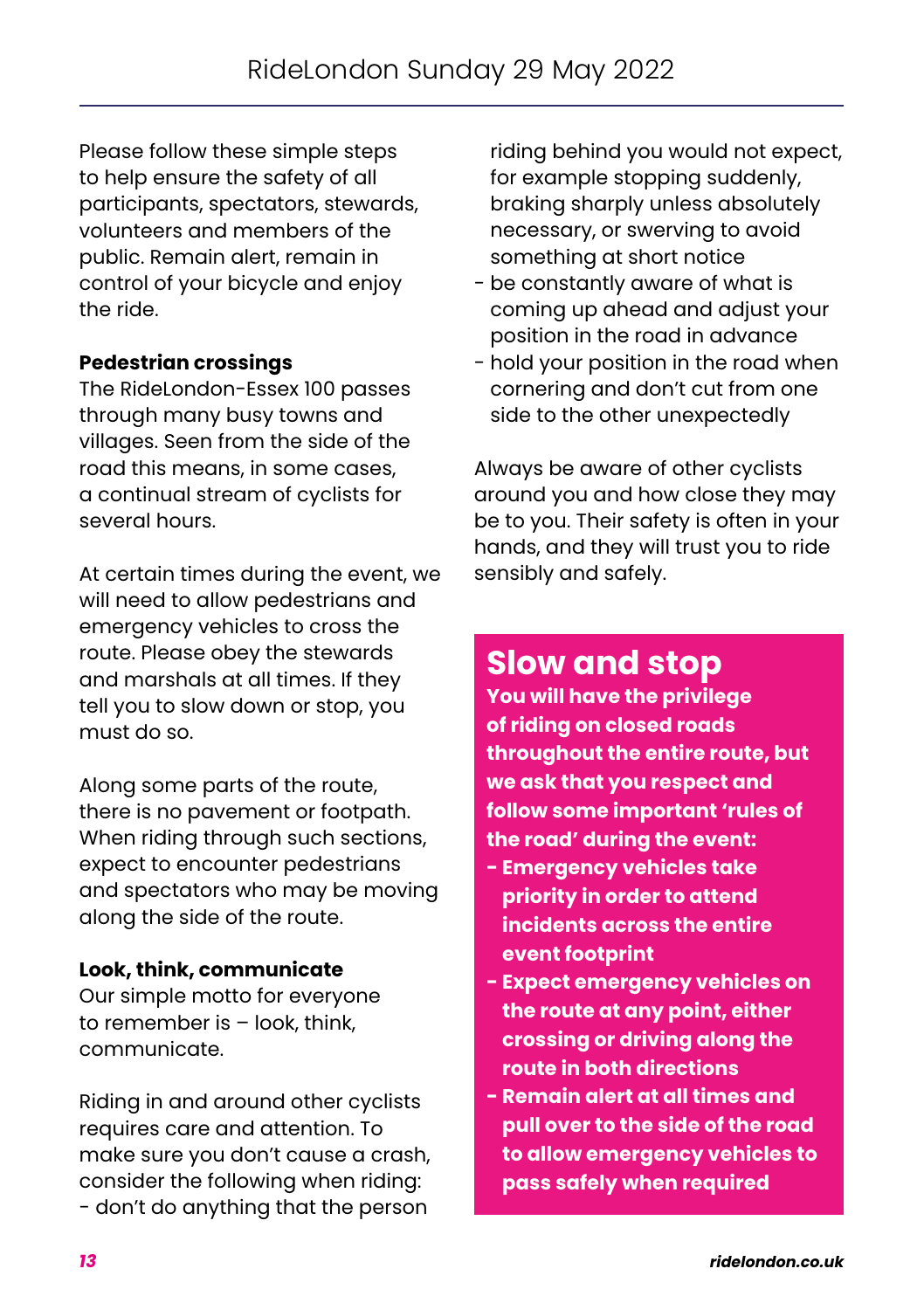### RideLondon Sunday 29 May 2022



#### **Beware of hazards**

Remain alert for any potential hazards in the road. You should always expect the unexpected as you don't necessarily know what is around each corner.

Think about what might lie ahead of you. Is there a traffic island, a fast descent, a narrow section or sharp corner? Maybe there has just been a crash or perhaps there is a speed bump?

To help make you aware of any potential obstacles on the route, we will provide warning signage where appropriate on fast descents or sharp corners.

Please be aware of your speed at all times and ride safely with care for others.

#### **Love where you ride**

At RideLondon, we're dedicated to looking after our surroundings as we cycle, and we hope you'll join our campaign.

In 2015, we launched Love Where You Ride to encourage everyone to do exactly that. It's a privilege to be able to cycle through the streets and countryside of the UK – and further afield – so let's do all we can to protect the environment as we enjoy it.

We're determined to see even more of you dispose of your litter responsibly every time you ride. It will make the world of difference if you pledge to take part in the campaign and encourage others to do the same.

We hope you enjoy your ride!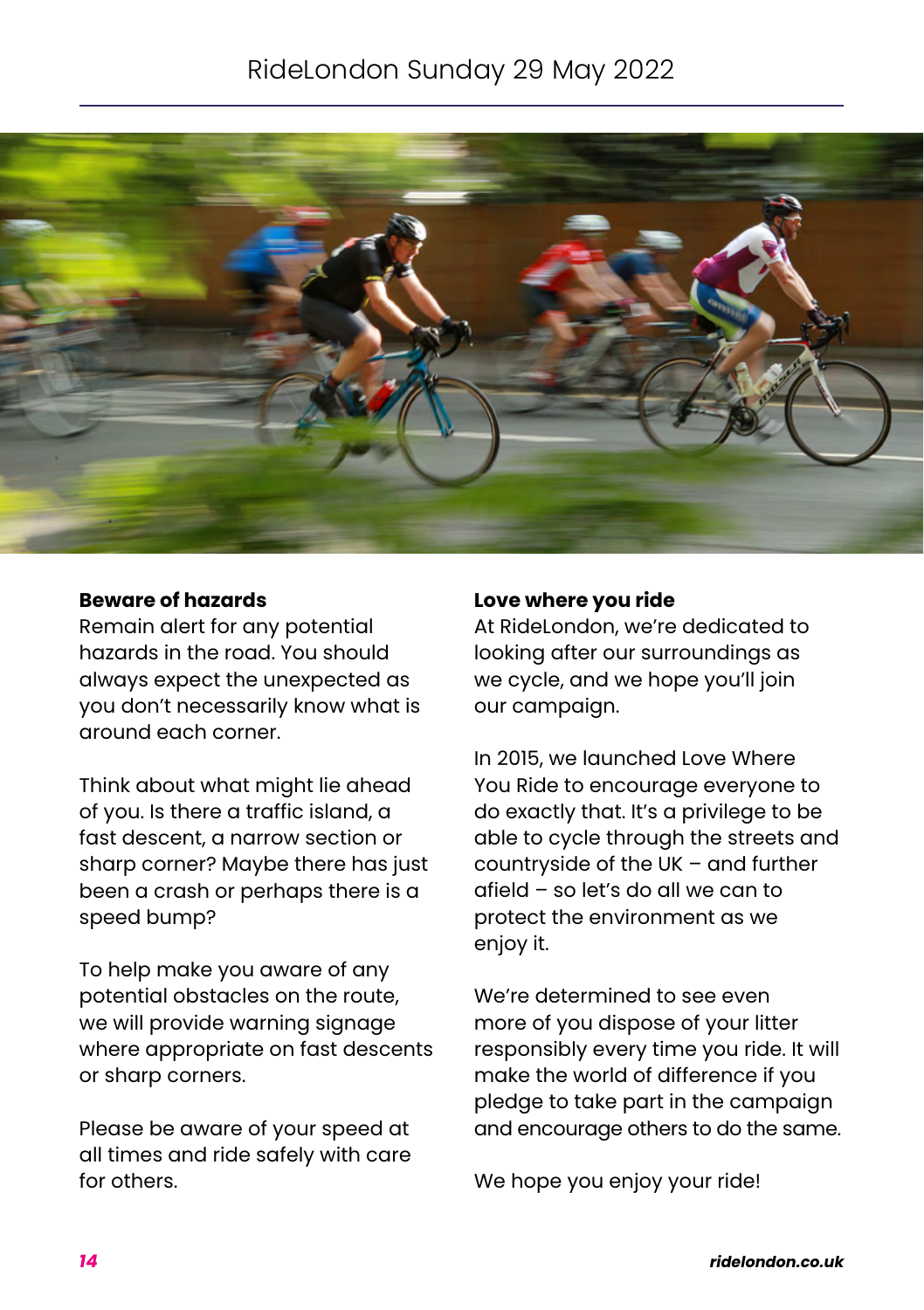## <span id="page-14-0"></span>**9. Focus on the Finish**

Your 100-mile challenge will come to its climax at the world-famous Tower Bridge. You will be asked to dismount and walk with your bike onto Tooley Street on the south side of the bridge.

You must reach the Finish Line by 18:00 at the latest. If you're in the final start wave at 08:50, you will have more than nine hours to complete the 100 miles and will need to cycle at an average speed of approximately 11mph.

Look out for our official photographers from Sportograf, who will take a photo of you at the Finish Line.

Once you're over the Finish Line, you'll be able to celebrate by collecting your medal.

If you're completing the London Classics, you can collect your Classics medal too from the clearly signposted point in the Finish Area.

You'll also be able to collect a HIGH5 recovery product and fill your bottle at water bowsers. Make sure to look out for a recycling point for your HIGH5 gel or bar wrapper.